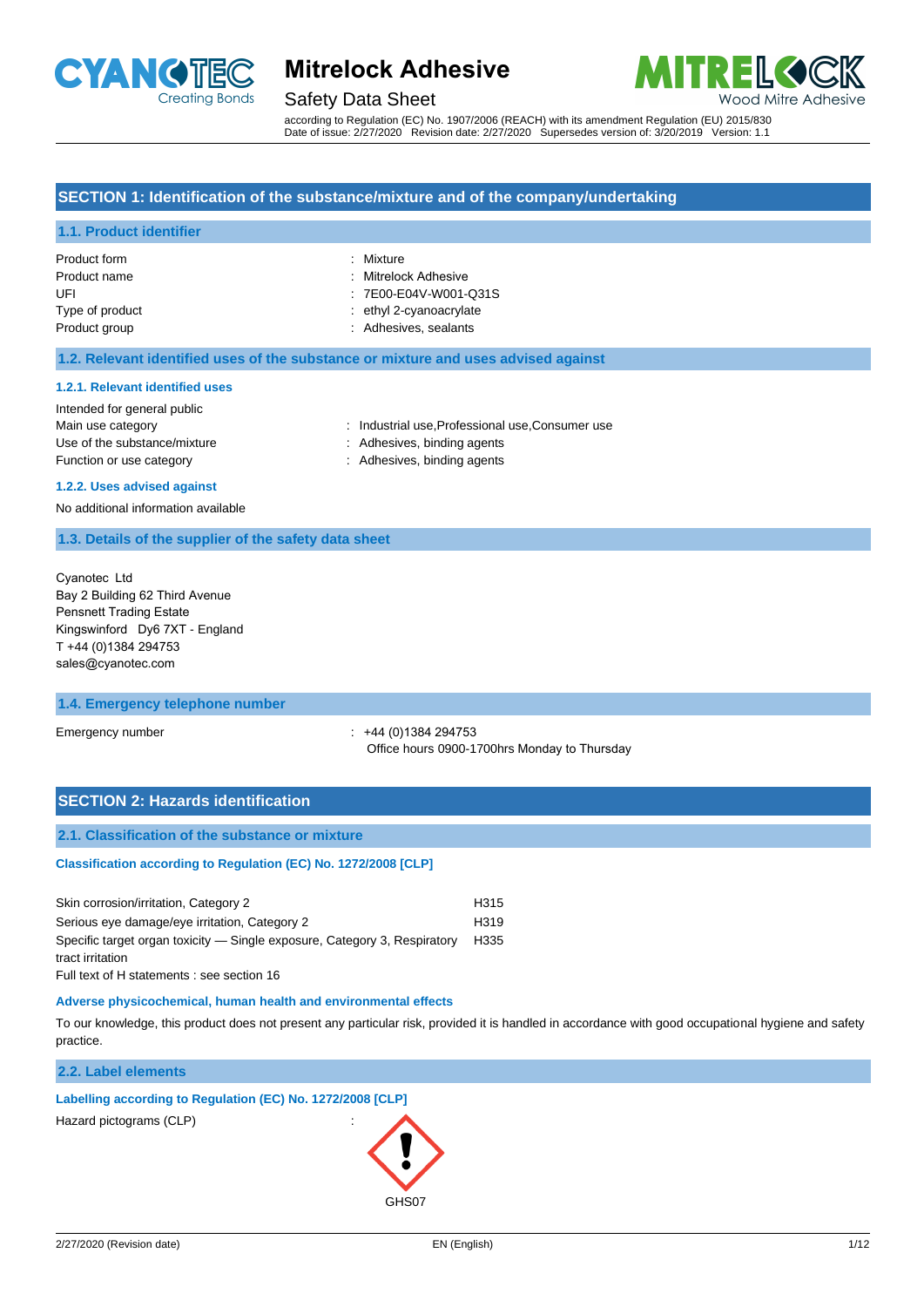## Safety Data Sheet

according to Regulation (EC) No. 1907/2006 (REACH) with its amendment Regulation (EU) 2015/830

| Signal word (CLP)<br>Contains<br>Hazard statements (CLP) | Warning<br>: ETHYL-2-CYANOACRYLATE<br>: H315 - Causes skin irritation.<br>H319 - Causes serious eye irritation.<br>H335 - May cause respiratory irritation.                                                                                                                                                                                                                                                                                                                                                                                                                                                                                                                                                                                                                                                                                                                                                                                                                                                                                                                                                                                                                                                                           |
|----------------------------------------------------------|---------------------------------------------------------------------------------------------------------------------------------------------------------------------------------------------------------------------------------------------------------------------------------------------------------------------------------------------------------------------------------------------------------------------------------------------------------------------------------------------------------------------------------------------------------------------------------------------------------------------------------------------------------------------------------------------------------------------------------------------------------------------------------------------------------------------------------------------------------------------------------------------------------------------------------------------------------------------------------------------------------------------------------------------------------------------------------------------------------------------------------------------------------------------------------------------------------------------------------------|
| Precautionary statements (CLP)                           | : P102 - Keep out of reach of children.<br>P261 - Avoid breathing dust, fume, gas, mist, spray, vapours.<br>P264 - Wash hands, forearms and face thoroughly after handling.<br>P271 - Use only outdoors or in a well-ventilated area.<br>P280 - Wear eye protection, protective clothing/eye protection/face protection.<br>P302+P352 - IF ON SKIN: Wash with plenty of soap and water.<br>P304+P340 - IF INHALED: Remove person to fresh air and keep comfortable for breathing.<br>P305+P351+P338 - IF IN EYES: Rinse cautiously with water for several minutes. Remove<br>contact lenses, if present and easy to do. Continue rinsing.<br>P312 - Call a doctor, a POISON CENTER if you feel unwell.<br>P321 - Specific treatment (see supplemental first aid instruction on this label).<br>P332+P313 - If skin irritation occurs: Get medical advice/attention.<br>P337+P313 - If eye irritation persists: Get medical advice/attention.<br>P362+P364 - Take off contaminated clothing and wash it before reuse.<br>P403+P233 - Store in a well-ventilated place. Keep container tightly closed.<br>P405 - Store locked up.<br>P501 - Dispose of contents/container to contents a hazardous or special waste collection<br>point. |
| <b>EUH-statements</b>                                    | EUH202 - Cyanoacrylate. Danger. Bonds skin and eyes in seconds. Keep out of the reach<br>of children.                                                                                                                                                                                                                                                                                                                                                                                                                                                                                                                                                                                                                                                                                                                                                                                                                                                                                                                                                                                                                                                                                                                                 |

**2.3. Other hazards**

vPvB: not relevant – no registration required

## **SECTION 3: Composition/information on ingredients**

## **3.1. Substances**

#### Not applicable

**3.2. Mixtures**

| <b>Name</b>           | <b>Product identifier</b>                                                                               | $\frac{9}{6}$ | <b>Classification according to</b><br><b>Regulation (EC) No.</b><br>1272/2008 [CLP]                                                   |
|-----------------------|---------------------------------------------------------------------------------------------------------|---------------|---------------------------------------------------------------------------------------------------------------------------------------|
| ETHYL-2-CYANOACRYLATE | (CAS-No.) 7085-85-0<br>(EC-No.) 230-391-5<br>(EC Index-No.) 607-236-00-9<br>(REACH-no) 01-2119527766-29 | 88.91         | Skin Irrit. 2, H315<br>Eye Irrit. 2, H319<br>STOT SE 3. H335                                                                          |
| <b>HYDROQUINONE</b>   | (CAS-No.) 123-31-9<br>(EC-No.) 204-617-8<br>(EC Index-No.) 604-005-00-4<br>(REACH-no) 01-2119524016-51  | 0.09          | Acute Tox. 4 (Oral), H302<br>Eye Dam. 1, H318<br>Skin Sens. 1, H317<br>Muta. 2, H341<br>Carc. 2, H351<br>Aquatic Acute 1, H400 (M=10) |

## **Specific concentration limits:**

| <b>Name</b>                                                                    | <b>Product identifier</b>                                                                               | <b>Specific concentration limits</b> |
|--------------------------------------------------------------------------------|---------------------------------------------------------------------------------------------------------|--------------------------------------|
| ETHYL-2-CYANOACRYLATE                                                          | (CAS-No.) 7085-85-0<br>(EC-No.) 230-391-5<br>(EC Index-No.) 607-236-00-9<br>(REACH-no) 01-2119527766-29 | $(10 \le C < 100)$ STOT SE 3, H335   |
| $\Box$ all the set of the continuation of $\Box$ is a set of $\Box$ and $\Box$ |                                                                                                         |                                      |

Full text of H-statements: see section 16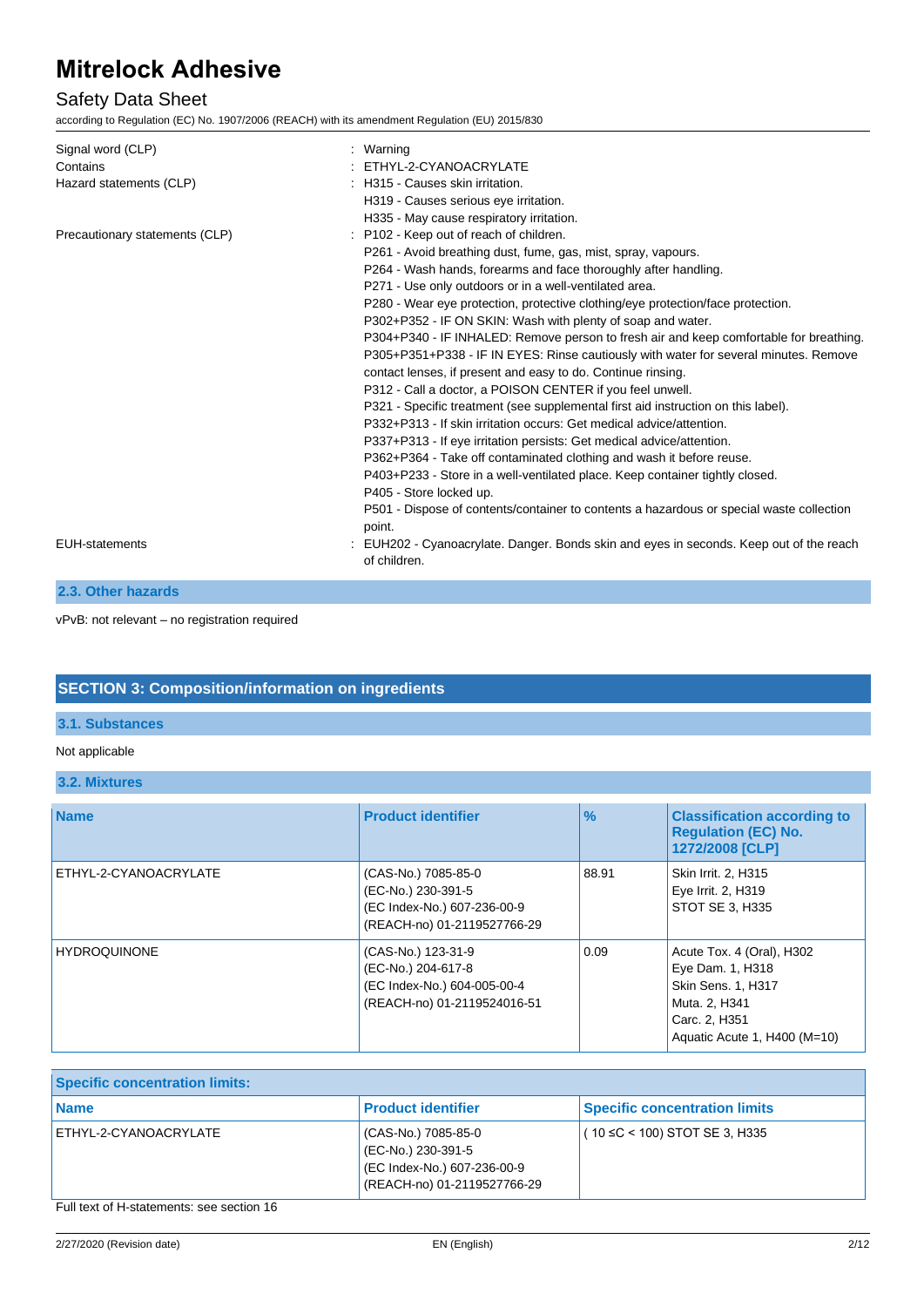## Safety Data Sheet

according to Regulation (EC) No. 1907/2006 (REACH) with its amendment Regulation (EU) 2015/830

| <b>SECTION 4: First aid measures</b>                                                                           |                                                                                                                                                                                     |  |
|----------------------------------------------------------------------------------------------------------------|-------------------------------------------------------------------------------------------------------------------------------------------------------------------------------------|--|
| 4.1. Description of first aid measures                                                                         |                                                                                                                                                                                     |  |
| First-aid measures general                                                                                     | : Call a poison center or a doctor if you feel unwell.                                                                                                                              |  |
| First-aid measures after inhalation                                                                            | : Remove person to fresh air and keep comfortable for breathing. Call a poison center or a<br>doctor if you feel unwell.                                                            |  |
| First-aid measures after skin contact                                                                          | . Wash skin with plenty of water. Take off contaminated clothing. If skin irritation occurs: Get<br>medical advice/attention.                                                       |  |
| First-aid measures after eye contact                                                                           | : Rinse cautiously with water for several minutes. Remove contact lenses, if present and easy<br>to do. Continue rinsing. If eye irritation persists: Get medical advice/attention. |  |
| First-aid measures after ingestion                                                                             | : Call a poison center or a doctor if you feel unwell.                                                                                                                              |  |
| 4.2. Most important symptoms and effects, both acute and delayed                                               |                                                                                                                                                                                     |  |
| Symptoms/effects after inhalation<br>Symptoms/effects after skin contact<br>Symptoms/effects after eye contact | : May cause respiratory irritation.<br>: Irritation.<br>: Eye irritation.                                                                                                           |  |

**4.3. Indication of any immediate medical attention and special treatment needed**

Treat symptomatically.

| <b>SECTION 5: Firefighting measures</b>                    |                                                                                                                                             |  |
|------------------------------------------------------------|---------------------------------------------------------------------------------------------------------------------------------------------|--|
| 5.1. Extinguishing media                                   |                                                                                                                                             |  |
| Suitable extinguishing media                               | : Water spray. Dry powder. Foam. Carbon dioxide.                                                                                            |  |
| 5.2. Special hazards arising from the substance or mixture |                                                                                                                                             |  |
| Hazardous decomposition products in case of fire           | : Toxic fumes may be released.                                                                                                              |  |
| 5.3. Advice for firefighters                               |                                                                                                                                             |  |
| Protection during firefighting                             | : Do not attempt to take action without suitable protective equipment. Self-contained<br>breathing apparatus. Complete protective clothing. |  |

| <b>SECTION 6: Accidental release measures</b>                            |                                                                                                                  |  |
|--------------------------------------------------------------------------|------------------------------------------------------------------------------------------------------------------|--|
| 6.1. Personal precautions, protective equipment and emergency procedures |                                                                                                                  |  |
| 6.1.1. For non-emergency personnel                                       |                                                                                                                  |  |
| Emergency procedures                                                     | : Avoid breathing dust, fume, gas, mist, spray, vapours.                                                         |  |
| 6.1.2. For emergency responders                                          |                                                                                                                  |  |
| Protective equipment                                                     | : Do not attempt to take action without suitable protective equipment.                                           |  |
| <b>6.2. Environmental precautions</b>                                    |                                                                                                                  |  |
| Avoid release to the environment.                                        |                                                                                                                  |  |
| 6.3. Methods and material for containment and cleaning up                |                                                                                                                  |  |
| Methods for cleaning up<br>Other information                             | : Take up liquid spill into absorbent material.<br>Dispose of materials or solid residues at an authorized site. |  |

**6.4. Reference to other sections**

For further information refer to section 13.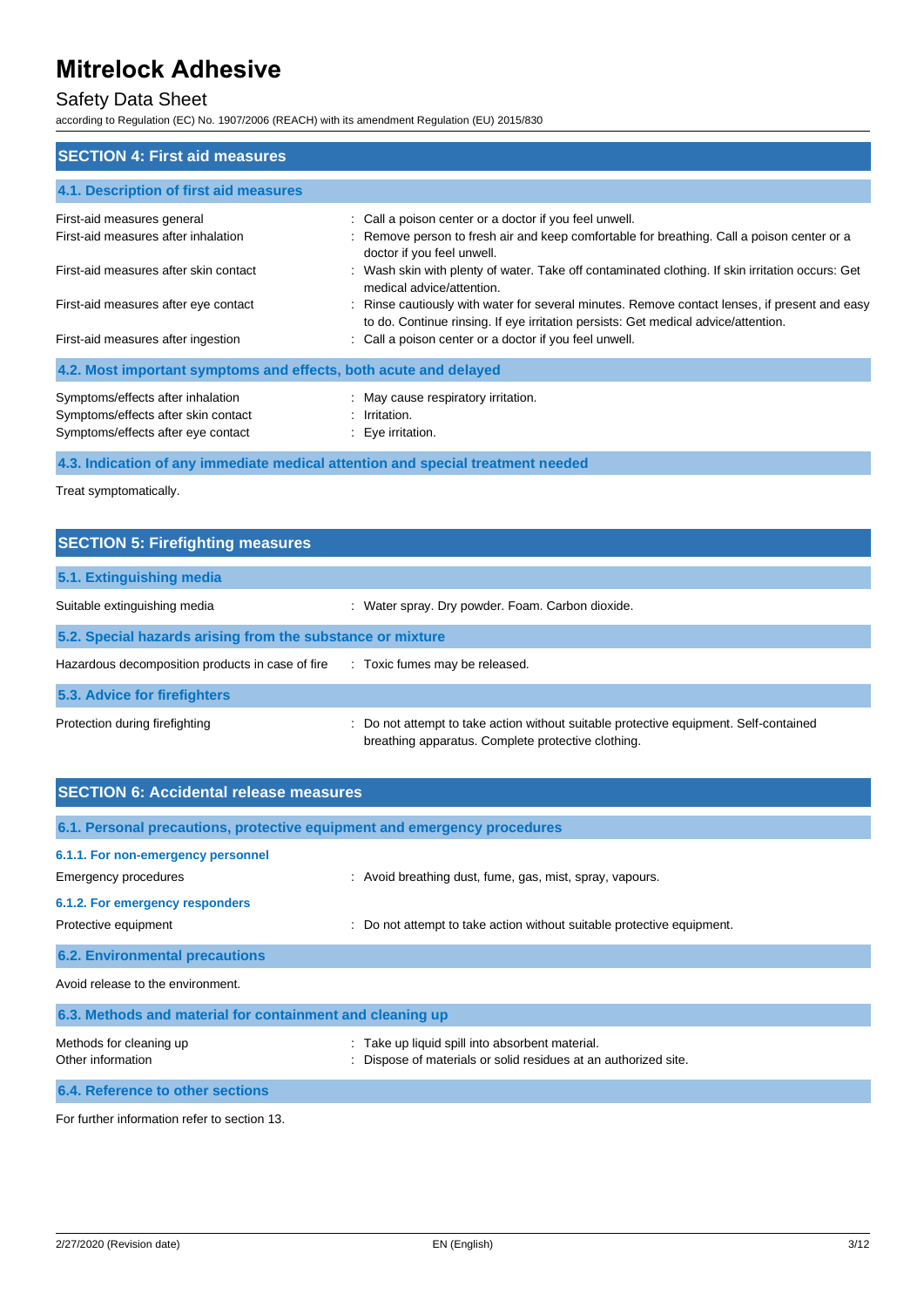## Safety Data Sheet

according to Regulation (EC) No. 1907/2006 (REACH) with its amendment Regulation (EU) 2015/830

| <b>SECTION 7: Handling and storage</b>                                |                                                                                                                                                                                                                                                                                                                                      |  |
|-----------------------------------------------------------------------|--------------------------------------------------------------------------------------------------------------------------------------------------------------------------------------------------------------------------------------------------------------------------------------------------------------------------------------|--|
| 7.1. Precautions for safe handling                                    |                                                                                                                                                                                                                                                                                                                                      |  |
| Precautions for safe handling<br>Hygiene measures                     | : Use only outdoors or in a well-ventilated area. Avoid breathing dust, fume, gas, mist, spray,<br>vapours. Avoid contact with skin and eyes. Wear personal protective equipment.<br>: Wash contaminated clothing before reuse. Do not eat, drink or smoke when using this<br>product. Always wash hands after handling the product. |  |
| 7.2. Conditions for safe storage, including any incompatibilities     |                                                                                                                                                                                                                                                                                                                                      |  |
| Storage conditions<br>Incompatible products<br>Incompatible materials | : Store locked up. Store in a well-ventilated place. Keep container tightly closed. Keep cool.<br>: Strong bases.<br>$:$ Water.                                                                                                                                                                                                      |  |

### **7.3. Specific end use(s)**

adhesives.

## **SECTION 8: Exposure controls/personal protection**

**8.1. Control parameters**

#### **8.1.1 National occupational exposure and biological limit values**

| <b>Mitrelock Adhesive</b>                      |                                                                                                                                                                                   |  |
|------------------------------------------------|-----------------------------------------------------------------------------------------------------------------------------------------------------------------------------------|--|
| <b>Austria - Occupational Exposure Limits</b>  |                                                                                                                                                                                   |  |
| Local name                                     | Cyanacrylsäureethylester                                                                                                                                                          |  |
| MAK (OEL TWA)                                  | $9$ mg/m <sup>3</sup>                                                                                                                                                             |  |
| MAK (OEL TWA) [ppm]                            | 2 ppm                                                                                                                                                                             |  |
| Regulatory reference                           | BGBI, II Nr. 186/2015                                                                                                                                                             |  |
| <b>Belgium - Occupational Exposure Limits</b>  |                                                                                                                                                                                   |  |
| Local name                                     | 2-Cyanoacrylate d'éthyle # Ethyl-2-cyaanacrylaat                                                                                                                                  |  |
| <b>OEL TWA</b>                                 | $1.04 \text{ mg/m}^3$                                                                                                                                                             |  |
| OEL TWA [ppm]                                  | $0.2$ ppm                                                                                                                                                                         |  |
| Regulatory reference                           | Koninklijk besluit/Arrêté royal 02/09/2018                                                                                                                                        |  |
| <b>Bulgaria - Occupational Exposure Limits</b> |                                                                                                                                                                                   |  |
| Local name                                     | Хидрохинон                                                                                                                                                                        |  |
| <b>OEL TWA</b>                                 | $2$ mg/m <sup>3</sup>                                                                                                                                                             |  |
| Regulatory reference                           | Наредба № 13 от 30.12.2003 г. за защита на работещите от рискове, свързани с<br>експозиция на химични агенти при работа (изм. и доп. ДВ. бр.73 от 4 септември 2018<br>$\Gamma$ .) |  |
| <b>Croatia - Occupational Exposure Limits</b>  |                                                                                                                                                                                   |  |
| Local name                                     | Etil-cijanoakrilat                                                                                                                                                                |  |
| KGVI (OEL STEL)                                | $1.5$ mg/m <sup>3</sup>                                                                                                                                                           |  |
| KGVI (OEL STEL) [ppm]                          | $0.3$ ppm                                                                                                                                                                         |  |
| Naznake (HR)                                   | Koža (razvrstana kao tvar koja nadražuje kožu (H315))                                                                                                                             |  |
| Regulatory reference                           | Pravilnik o izmjenama i dopunama Pravilnika o graničnim vrijednostima izloženosti<br>opasnim tvarima pri radu i o biološkim graničnim vrijednostima (NN 91/2018)                  |  |
| <b>Denmark - Occupational Exposure Limits</b>  |                                                                                                                                                                                   |  |
| Local name                                     | Ethylcyanoacrylat                                                                                                                                                                 |  |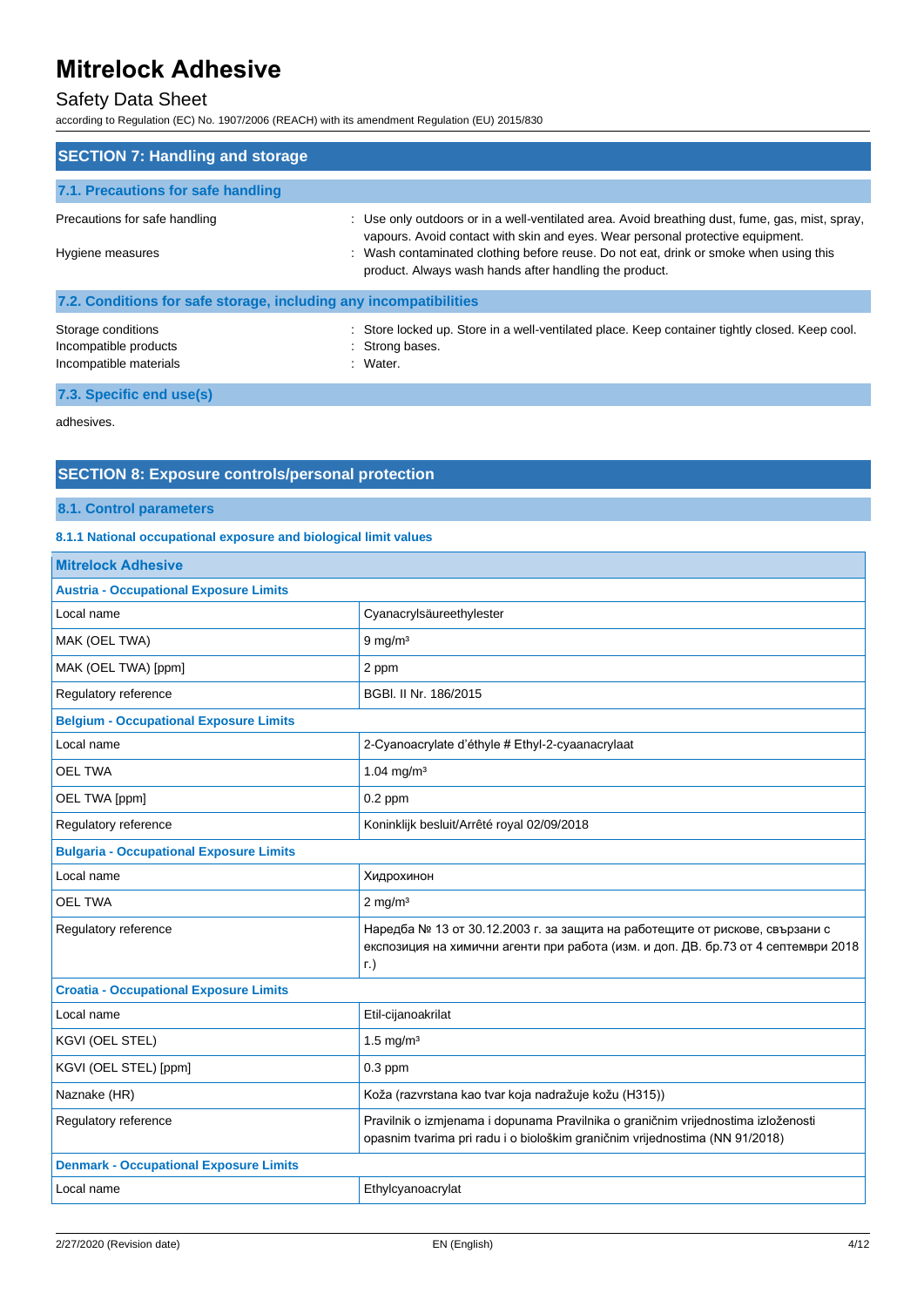## Safety Data Sheet

according to Regulation (EC) No. 1907/2006 (REACH) with its amendment Regulation (EU) 2015/830

| <b>Mitrelock Adhesive</b>                       |                                                                                                          |  |
|-------------------------------------------------|----------------------------------------------------------------------------------------------------------|--|
| OEL TWA [1]                                     | $10 \text{ mg/m}^3$                                                                                      |  |
| OEL TWA [2]                                     | 2 ppm                                                                                                    |  |
| Regulatory reference                            | BEK nr 655 af 31/05/2018                                                                                 |  |
| <b>Estonia - Occupational Exposure Limits</b>   |                                                                                                          |  |
| Local name                                      | Etüültsüanoakrülaat                                                                                      |  |
| <b>OEL TWA</b>                                  | $10 \text{ mg/m}^3$                                                                                      |  |
| OEL TWA [ppm]                                   | 2 ppm                                                                                                    |  |
| OEL STEL                                        | $20$ mg/m $3$                                                                                            |  |
| OEL STEL [ppm]                                  | 4 ppm                                                                                                    |  |
| Regulatory reference                            | Vabariigi Valitsuse 18. septembri 2001. a määruse nr 293 (RT I, 30.11.2011, 5)                           |  |
| <b>Finland - Occupational Exposure Limits</b>   |                                                                                                          |  |
| Local name                                      | Etyyli-2-syanoakrylaatti                                                                                 |  |
| HTP (OEL TWA) [1]                               | 1 mg/ $m3$                                                                                               |  |
| HTP (OEL TWA) [2]                               | $0.2$ ppm                                                                                                |  |
| Regulatory reference                            | HTP-ARVOT 2018 (Sosiaali- ja terveysministeriö)                                                          |  |
| <b>France - Occupational Exposure Limits</b>    |                                                                                                          |  |
| Local name                                      | Hydroquinone                                                                                             |  |
| VME (OEL TWA)                                   | $2$ mg/m <sup>3</sup>                                                                                    |  |
| Note (FR)                                       | Valeurs recommandées/admises; substance classée cancérogène de catégorie 2 et<br>mutagène de catégorie 2 |  |
| Regulatory reference                            | Circulaire du Ministère du travail (réf.: INRS ED 984, 2016)                                             |  |
| <b>Greece - Occupational Exposure Limits</b>    |                                                                                                          |  |
| Local name                                      | Υδροκινόνη                                                                                               |  |
| <b>OEL TWA</b>                                  | $2$ mg/m <sup>3</sup>                                                                                    |  |
| OEL STEL                                        | $4$ mg/m <sup>3</sup>                                                                                    |  |
| Regulatory reference                            | $\Pi$ . $\Delta$ . 90/1999                                                                               |  |
| <b>Ireland - Occupational Exposure Limits</b>   |                                                                                                          |  |
| Local name                                      | Ethyl cyanoacrylate                                                                                      |  |
| OEL TWA [2]                                     | $0.2$ ppm                                                                                                |  |
| Regulatory reference                            | Code of Practice for the Chemical Agents Regulations 2018                                                |  |
| <b>Lithuania - Occupational Exposure Limits</b> |                                                                                                          |  |
| Local name                                      | Etil-2-ciankrilatas                                                                                      |  |
| IPRV (OEL TWA)                                  | $10 \text{ mg/m}^3$                                                                                      |  |
| IPRV (OEL TWA) [ppm]                            | 2 ppm                                                                                                    |  |
| TPRV (OEL STEL)                                 | $20$ mg/m $3$                                                                                            |  |
| TPRV (OEL STEL) [ppm]                           | 4 ppm                                                                                                    |  |
| Regulatory reference                            | LIETUVOS HIGIENOS NORMA HN 23:2011 (Nr. V-695/A1-272, 2018-06-12)                                        |  |
| <b>Poland - Occupational Exposure Limits</b>    |                                                                                                          |  |
| Local name                                      | 2-Cyjanoakrylan etylu                                                                                    |  |
| NDS (OEL TWA)                                   | 1 mg/ $m3$                                                                                               |  |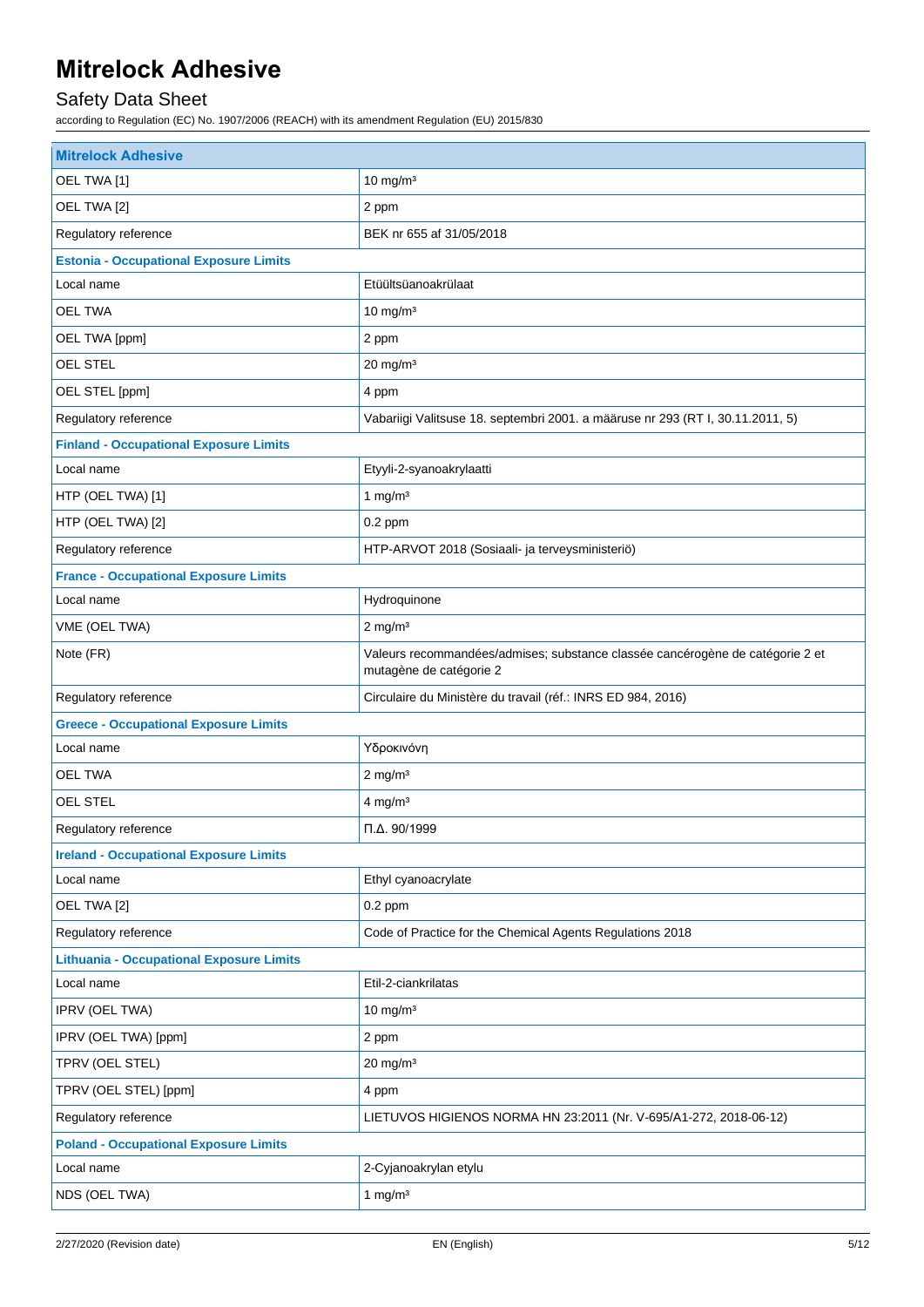## Safety Data Sheet

according to Regulation (EC) No. 1907/2006 (REACH) with its amendment Regulation (EU) 2015/830

| <b>Mitrelock Adhesive</b>                            |                                                                                                                                                                                                                                                                                                                                                                                                                                                                                                                                                                                                                                                                                                                                                                                                                                                                                                                                                                                                                                                                                                                                       |  |  |
|------------------------------------------------------|---------------------------------------------------------------------------------------------------------------------------------------------------------------------------------------------------------------------------------------------------------------------------------------------------------------------------------------------------------------------------------------------------------------------------------------------------------------------------------------------------------------------------------------------------------------------------------------------------------------------------------------------------------------------------------------------------------------------------------------------------------------------------------------------------------------------------------------------------------------------------------------------------------------------------------------------------------------------------------------------------------------------------------------------------------------------------------------------------------------------------------------|--|--|
| NDSCh (OEL STEL)                                     | $2 \text{ mg/m}^3$                                                                                                                                                                                                                                                                                                                                                                                                                                                                                                                                                                                                                                                                                                                                                                                                                                                                                                                                                                                                                                                                                                                    |  |  |
| Regulatory reference                                 | Dz. U. 2018 poz. 1286                                                                                                                                                                                                                                                                                                                                                                                                                                                                                                                                                                                                                                                                                                                                                                                                                                                                                                                                                                                                                                                                                                                 |  |  |
| <b>Portugal - Occupational Exposure Limits</b>       |                                                                                                                                                                                                                                                                                                                                                                                                                                                                                                                                                                                                                                                                                                                                                                                                                                                                                                                                                                                                                                                                                                                                       |  |  |
| Local name                                           | Cianoacrilato de etilo                                                                                                                                                                                                                                                                                                                                                                                                                                                                                                                                                                                                                                                                                                                                                                                                                                                                                                                                                                                                                                                                                                                |  |  |
| OEL TWA [ppm]                                        | $0.2$ ppm                                                                                                                                                                                                                                                                                                                                                                                                                                                                                                                                                                                                                                                                                                                                                                                                                                                                                                                                                                                                                                                                                                                             |  |  |
| Regulatory reference                                 | Norma Portuguesa NP 1796:2014                                                                                                                                                                                                                                                                                                                                                                                                                                                                                                                                                                                                                                                                                                                                                                                                                                                                                                                                                                                                                                                                                                         |  |  |
| <b>Romania - Occupational Exposure Limits</b>        |                                                                                                                                                                                                                                                                                                                                                                                                                                                                                                                                                                                                                                                                                                                                                                                                                                                                                                                                                                                                                                                                                                                                       |  |  |
| Local name                                           | 1,4-dihidroxibenzen/Hidrochinonă                                                                                                                                                                                                                                                                                                                                                                                                                                                                                                                                                                                                                                                                                                                                                                                                                                                                                                                                                                                                                                                                                                      |  |  |
| <b>OEL TWA</b>                                       | 1 mg/ $m3$                                                                                                                                                                                                                                                                                                                                                                                                                                                                                                                                                                                                                                                                                                                                                                                                                                                                                                                                                                                                                                                                                                                            |  |  |
| <b>OEL STEL</b>                                      | $2$ mg/m <sup>3</sup>                                                                                                                                                                                                                                                                                                                                                                                                                                                                                                                                                                                                                                                                                                                                                                                                                                                                                                                                                                                                                                                                                                                 |  |  |
| Regulatory reference                                 | Hotărârea nr. 584/2018                                                                                                                                                                                                                                                                                                                                                                                                                                                                                                                                                                                                                                                                                                                                                                                                                                                                                                                                                                                                                                                                                                                |  |  |
| <b>Slovakia - Occupational Exposure Limits</b>       |                                                                                                                                                                                                                                                                                                                                                                                                                                                                                                                                                                                                                                                                                                                                                                                                                                                                                                                                                                                                                                                                                                                                       |  |  |
| Local name                                           | Hydrochinón (benzén-1,4-diol)                                                                                                                                                                                                                                                                                                                                                                                                                                                                                                                                                                                                                                                                                                                                                                                                                                                                                                                                                                                                                                                                                                         |  |  |
| NPHV (OEL TWA) [1]                                   | $2 \text{ mg/m}^3$                                                                                                                                                                                                                                                                                                                                                                                                                                                                                                                                                                                                                                                                                                                                                                                                                                                                                                                                                                                                                                                                                                                    |  |  |
| Upozornenie (SK)                                     | K - znamená, že faktor môže byť ľahko absorbovaný kožou                                                                                                                                                                                                                                                                                                                                                                                                                                                                                                                                                                                                                                                                                                                                                                                                                                                                                                                                                                                                                                                                               |  |  |
| Regulatory reference                                 | Nariadenie vlády č. 33/2018 Z.z.                                                                                                                                                                                                                                                                                                                                                                                                                                                                                                                                                                                                                                                                                                                                                                                                                                                                                                                                                                                                                                                                                                      |  |  |
| <b>Spain - Occupational Exposure Limits</b>          |                                                                                                                                                                                                                                                                                                                                                                                                                                                                                                                                                                                                                                                                                                                                                                                                                                                                                                                                                                                                                                                                                                                                       |  |  |
| Local name                                           | Cianoacrilato de etilo                                                                                                                                                                                                                                                                                                                                                                                                                                                                                                                                                                                                                                                                                                                                                                                                                                                                                                                                                                                                                                                                                                                |  |  |
| VLA-ED (OEL TWA) [2]                                 | $0.2$ ppm                                                                                                                                                                                                                                                                                                                                                                                                                                                                                                                                                                                                                                                                                                                                                                                                                                                                                                                                                                                                                                                                                                                             |  |  |
| Regulatory reference                                 | Límites de Exposición Profesional para Agentes Químicos en España 2019. INSHT                                                                                                                                                                                                                                                                                                                                                                                                                                                                                                                                                                                                                                                                                                                                                                                                                                                                                                                                                                                                                                                         |  |  |
| <b>Sweden - Occupational Exposure Limits</b>         |                                                                                                                                                                                                                                                                                                                                                                                                                                                                                                                                                                                                                                                                                                                                                                                                                                                                                                                                                                                                                                                                                                                                       |  |  |
| Local name                                           | Etyl-2-cyanoakrylat                                                                                                                                                                                                                                                                                                                                                                                                                                                                                                                                                                                                                                                                                                                                                                                                                                                                                                                                                                                                                                                                                                                   |  |  |
| NGV (OEL TWA)                                        | $10$ mg/m <sup>3</sup>                                                                                                                                                                                                                                                                                                                                                                                                                                                                                                                                                                                                                                                                                                                                                                                                                                                                                                                                                                                                                                                                                                                |  |  |
| NGV (OEL TWA) [ppm]                                  | 2 ppm                                                                                                                                                                                                                                                                                                                                                                                                                                                                                                                                                                                                                                                                                                                                                                                                                                                                                                                                                                                                                                                                                                                                 |  |  |
| KTV (OEL STEL)                                       | $20$ mg/m <sup>3</sup>                                                                                                                                                                                                                                                                                                                                                                                                                                                                                                                                                                                                                                                                                                                                                                                                                                                                                                                                                                                                                                                                                                                |  |  |
| KTV (OEL STEL) [ppm]                                 | 4 ppm                                                                                                                                                                                                                                                                                                                                                                                                                                                                                                                                                                                                                                                                                                                                                                                                                                                                                                                                                                                                                                                                                                                                 |  |  |
| Anmärkning (SE)                                      | M (Medicinska kontroller kan krävas för hantering av ämnet. Se vidare föreskrifterna om<br>medicinska kontroller i arbetslivet. För visa ämnen ska arbetsgivaren erbjuda<br>läkarundersökning och för andra ämnen gäller krav på periodisk läkarundersökning och<br>tjänstbarhetsbedömning); S (Ämnet är sensibiliserande. Sensibiliserande ämnen kan ge<br>allergi eller annan överkänslighet. Överkänslighetsbesvären drabbar främst huden eller<br>andningsorganen. Överkänslighet innebär att man reagerar vid kontakt med ämnen som<br>normalt inte ger besvär. Allergi är en undergrupp av överkänslighet som orsakas av<br>reaktioner i kroppens immunsystem. Särskilt låga gränsvärden har fastställts för ämnen<br>med mer uttalat luftvägssensibiliserande egenskaper. Några ämnen med starkt<br>sensibiliserande egenskaper får endast hanteras efter tillstånd från Arbetsmiljöverket, se<br>föreskrifterna om kemiska arbetsmiljörisker. Dessa ämnen har inga gränsvärden men i<br>vissa fall riktvärden); V (Vägledande korttidsgränsvärde ska användas som ett<br>rekommenderat högsta värde som inte bör överskridas) |  |  |
| Regulatory reference                                 | Hygieniska gränsvärden (AFS 2018:1)                                                                                                                                                                                                                                                                                                                                                                                                                                                                                                                                                                                                                                                                                                                                                                                                                                                                                                                                                                                                                                                                                                   |  |  |
| <b>United Kingdom - Occupational Exposure Limits</b> |                                                                                                                                                                                                                                                                                                                                                                                                                                                                                                                                                                                                                                                                                                                                                                                                                                                                                                                                                                                                                                                                                                                                       |  |  |
| Local name                                           | Ethyl cyanoacrylate                                                                                                                                                                                                                                                                                                                                                                                                                                                                                                                                                                                                                                                                                                                                                                                                                                                                                                                                                                                                                                                                                                                   |  |  |
| <b>WEL STEL</b>                                      | 1.5 mg/ $m3$                                                                                                                                                                                                                                                                                                                                                                                                                                                                                                                                                                                                                                                                                                                                                                                                                                                                                                                                                                                                                                                                                                                          |  |  |
| WEL STEL (ppm)                                       | $0.3$ ppm                                                                                                                                                                                                                                                                                                                                                                                                                                                                                                                                                                                                                                                                                                                                                                                                                                                                                                                                                                                                                                                                                                                             |  |  |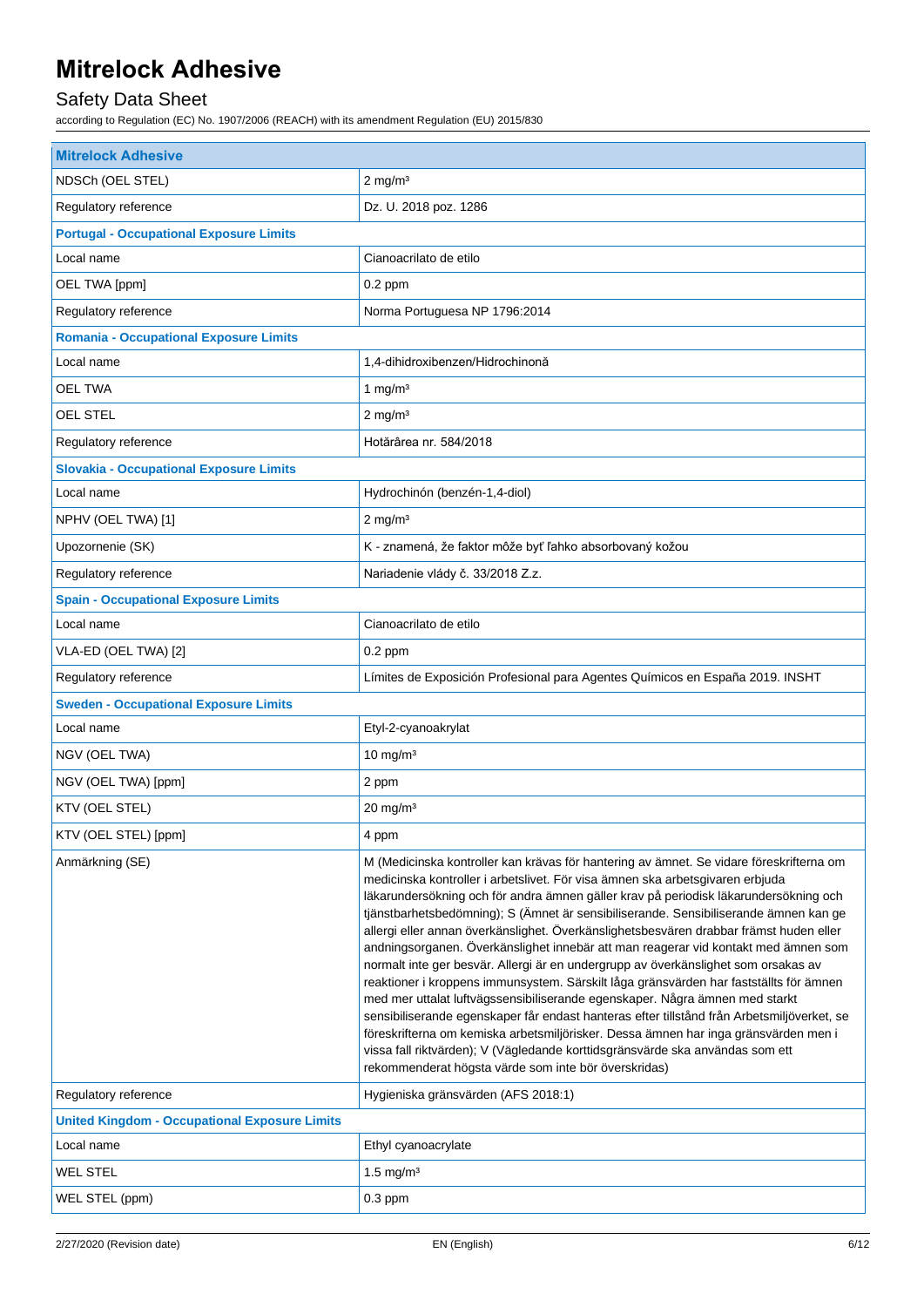## Safety Data Sheet

according to Regulation (EC) No. 1907/2006 (REACH) with its amendment Regulation (EU) 2015/830

| <b>Mitrelock Adhesive</b>                         |                                                                                                                                                                                                                                                          |  |
|---------------------------------------------------|----------------------------------------------------------------------------------------------------------------------------------------------------------------------------------------------------------------------------------------------------------|--|
| Regulatory reference                              | EH40/2005 (Third edition, 2018). HSE                                                                                                                                                                                                                     |  |
| <b>Iceland - Occupational Exposure Limits</b>     |                                                                                                                                                                                                                                                          |  |
| Local name                                        | Etýlsýanóakrýlat                                                                                                                                                                                                                                         |  |
| <b>OEL TWA</b>                                    | $10$ mg/m <sup>3</sup>                                                                                                                                                                                                                                   |  |
| OEL TWA [ppm]                                     | 2 ppm                                                                                                                                                                                                                                                    |  |
| Regulatory reference                              | Reglugerð um mengunarmörk og aðgerðir til að draga úr mengun á vinnustöðum (Nr.<br>390/2009)                                                                                                                                                             |  |
| <b>Norway - Occupational Exposure Limits</b>      |                                                                                                                                                                                                                                                          |  |
| Local name                                        | Hydrokinon                                                                                                                                                                                                                                               |  |
| Grenseverdi (OEL TWA) [1]                         | $0.5$ mg/m <sup>3</sup>                                                                                                                                                                                                                                  |  |
| Merknader (NO)                                    | A (Kjemikalier som skal betraktes som at de fremkaller allergi eller annen overfølsomhet i<br>øynene eller luftveier, eller som skal betraktes som at de fremkaller allergi ved<br>hudkontakt); K (Kjemikalier som skal betraktes som kreftfremkallende) |  |
| Regulatory reference                              | FOR-2018-08-21-1255                                                                                                                                                                                                                                      |  |
| <b>Switzerland - Occupational Exposure Limits</b> |                                                                                                                                                                                                                                                          |  |
| Local name                                        | 2-Cyanoacrylate d'éthyle / Cyanacrylsäureethylester [Ethyl-2-cyanoacrylat]                                                                                                                                                                               |  |
| MAK (OEL TWA) [1]                                 | $9$ mg/m <sup>3</sup>                                                                                                                                                                                                                                    |  |
| MAK (OEL TWA) [2]                                 | 2 ppm                                                                                                                                                                                                                                                    |  |
| Critical toxicity                                 | VRS, Peau / OAW, Haut                                                                                                                                                                                                                                    |  |
| Regulatory reference                              | www.suva.ch, 01.07.2019                                                                                                                                                                                                                                  |  |

#### **8.1.2. Recommended monitoring procedures**

## No additional information available

**8.1.3. Air contaminants formed**

No additional information available

#### **8.1.4. DNEL and PNEC**

No additional information available

#### **8.1.5. Control banding**

No additional information available

**8.2. Exposure controls**

#### **8.2.1. Appropriate engineering controls**

#### **Appropriate engineering controls:**

Engineering controls. Ensure good ventilation of the work station.

#### **8.2.2. Personal protection equipment**

#### **Personal protective equipment symbol(s):**



#### **8.2.2.1. Eye and face protection**

| Eye protection: |  |
|-----------------|--|
| Safety glasses  |  |
|                 |  |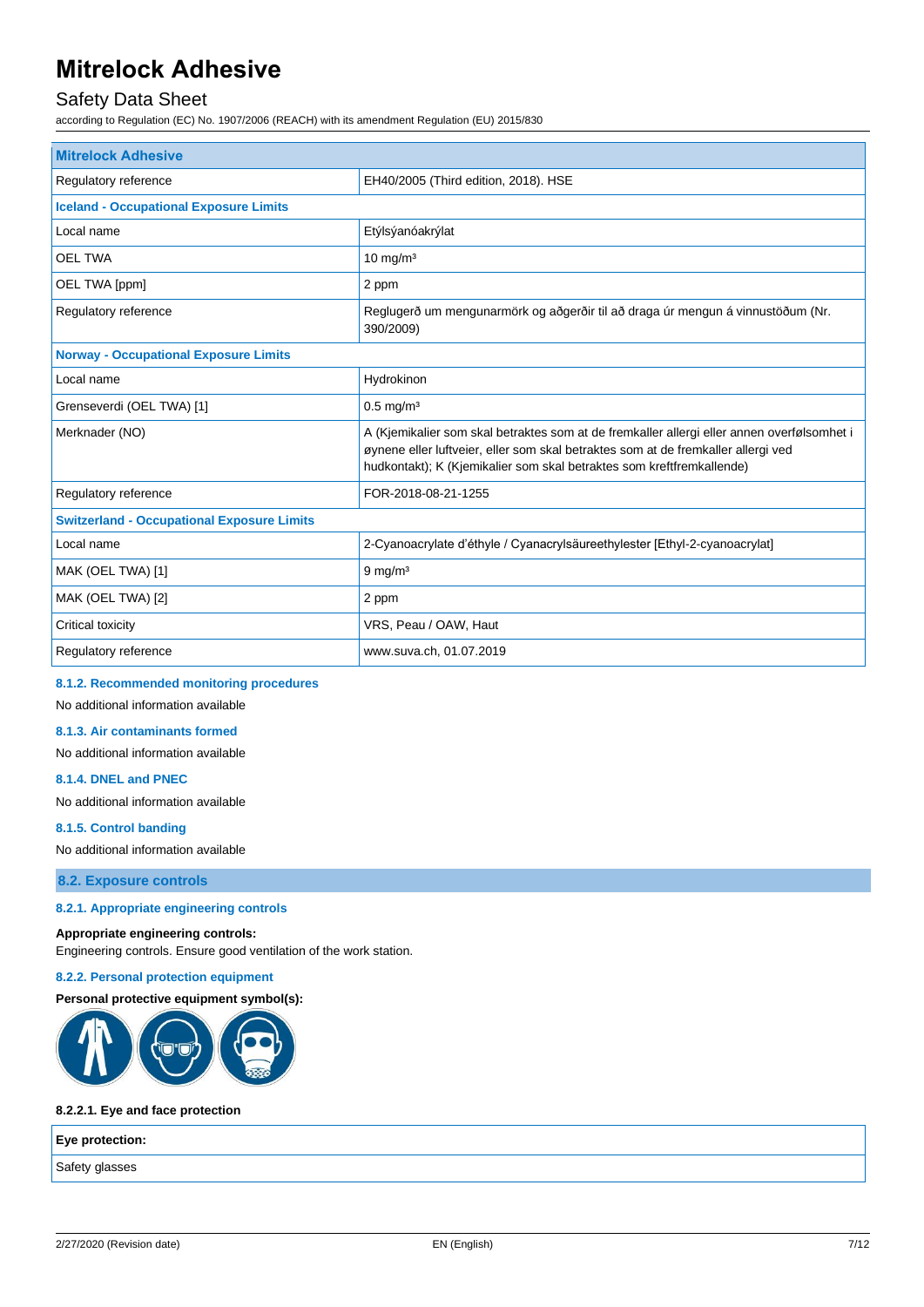### Safety Data Sheet

according to Regulation (EC) No. 1907/2006 (REACH) with its amendment Regulation (EU) 2015/830

| Type           | <b>Field of application</b> | <b>Characteristics</b> | <b>Standard</b> |
|----------------|-----------------------------|------------------------|-----------------|
| Safety glasses |                             |                        | EN 166          |

#### **8.2.2.2. Skin protection**

**Skin and body protection:**

Wear suitable protective clothing

#### **Hand protection:**

Protective gloves. Wear chemically resistant gloves (tested to EN374) in combination with 'basic' employee training

#### **8.2.2.3. Respiratory protection**

| <b>Respiratory protection:</b>                                           |                                                                   |                  |                 |
|--------------------------------------------------------------------------|-------------------------------------------------------------------|------------------|-----------------|
| In case of insufficient ventilation, wear suitable respiratory equipment |                                                                   |                  |                 |
| <b>Device</b>                                                            | <b>Filter type</b>                                                | <b>Condition</b> | <b>Standard</b> |
| Full face mask                                                           | Filter A1/B1, Type AX - Low-boiling<br>(<65 °C) organic compounds |                  | <b>EN 14387</b> |

#### **8.2.2.4. Thermal hazards**

No additional information available

**8.2.3. Environmental exposure controls**

#### **Environmental exposure controls:**

Avoid release to the environment.

#### **SECTION 9: Physical and chemical properties**

#### **9.1. Information on basic physical and chemical properties**

| Physical state                                  | Liquid                   |
|-------------------------------------------------|--------------------------|
| Appearance                                      | Clear, colorless liquid. |
| Colour                                          | Colourless. Pale yellow. |
| Odour                                           | odourless.               |
| Odour threshold                                 | No data available        |
| рH                                              | No data available        |
| Relative evaporation rate (butylacetate=1)      | No data available        |
| Melting point                                   | Not applicable           |
| Freezing point                                  | No data available        |
| Boiling point                                   | No data available        |
| Flash point                                     | No data available        |
| Auto-ignition temperature                       | No data available        |
| Decomposition temperature                       | No data available        |
| Flammability (solid, gas)                       | Not applicable           |
| Vapour pressure                                 | No data available        |
| Relative vapour density at 20 °C                | No data available        |
| Relative density                                | No data available        |
| Solubility                                      | No data available        |
| Partition coefficient n-octanol/water (Log Pow) | No data available        |
| Viscosity, kinematic                            | No data available        |
| Viscosity, dynamic                              | No data available        |
| Explosive properties                            | No data available        |
| Oxidising properties                            | No data available        |
| <b>Explosive limits</b>                         | No data available        |
|                                                 |                          |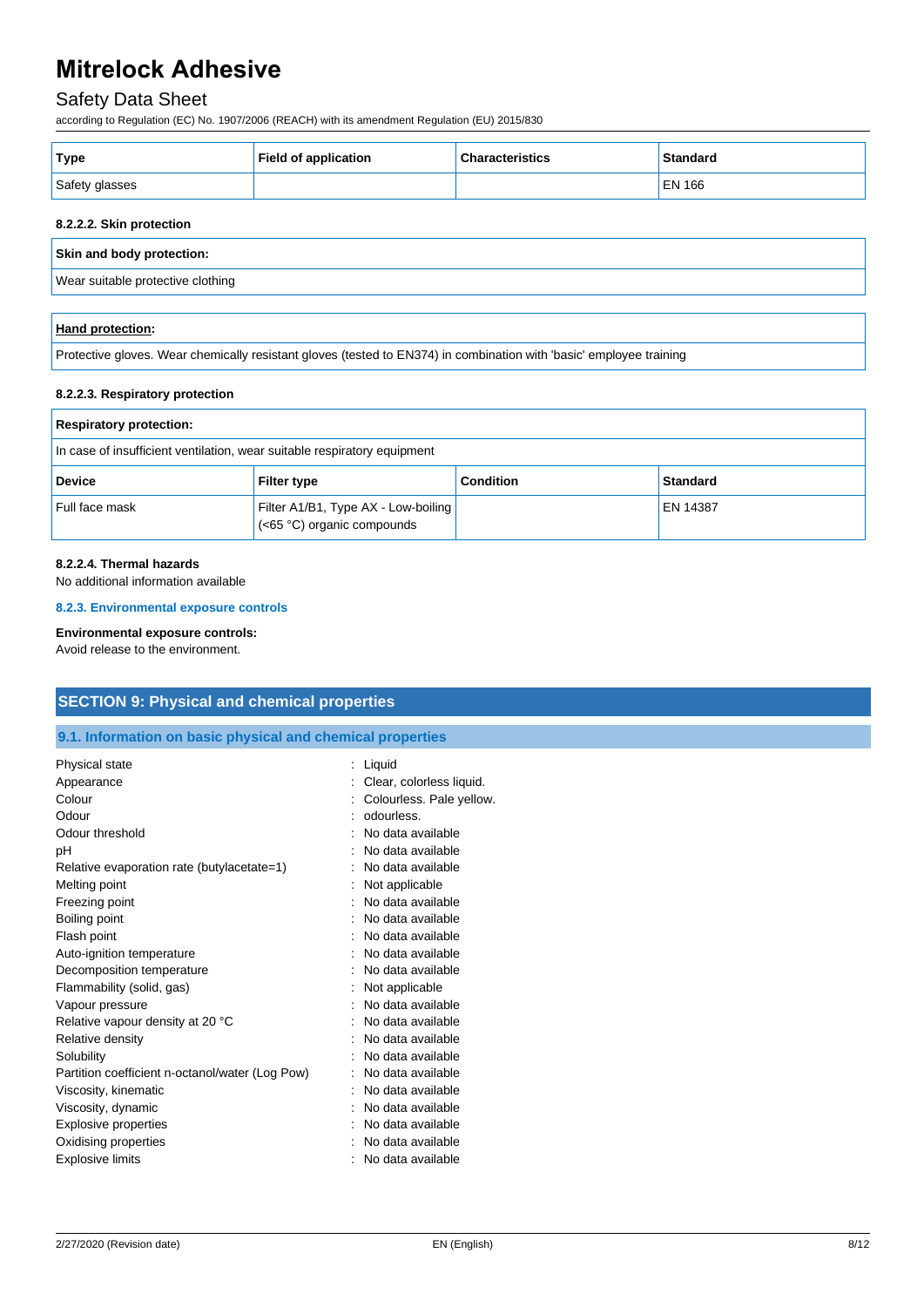## Safety Data Sheet

according to Regulation (EC) No. 1907/2006 (REACH) with its amendment Regulation (EU) 2015/830

#### **9.2. Other information**

Additional information **interest in the contract of the Contract Additional information**  $\cdot$  No data available

## **SECTION 10: Stability and reactivity**

**10.1. Reactivity**

The product is non-reactive under normal conditions of use, storage and transport.

**10.2. Chemical stability**

Stable under normal conditions.

**10.3. Possibility of hazardous reactions**

No dangerous reactions known under normal conditions of use.

**10.4. Conditions to avoid**

None under recommended storage and handling conditions (see section 7).

**10.5. Incompatible materials**

No additional information available

**10.6. Hazardous decomposition products**

Under normal conditions of storage and use, hazardous decomposition products should not be produced.

| <b>SECTION 11: Toxicological information</b>                                                                                                                          |                                                                                                                                       |
|-----------------------------------------------------------------------------------------------------------------------------------------------------------------------|---------------------------------------------------------------------------------------------------------------------------------------|
| 11.1 Information on toxicological effects                                                                                                                             |                                                                                                                                       |
| Acute toxicity (oral)<br>Acute toxicity (dermal)<br>Acute toxicity (inhalation)                                                                                       | Not classified<br>Not classified<br>: Not classified                                                                                  |
| ETHYL-2-CYANOACRYLATE (7085-85-0)                                                                                                                                     |                                                                                                                                       |
| LD50 oral rat                                                                                                                                                         | > 5000 mg/kg bodyweight Animal: rat, Animal sex: male, Guideline: OECD Guideline 401<br>(Acute Oral Toxicity)                         |
| LD50 dermal rabbit                                                                                                                                                    | > 2000 mg/kg bodyweight Animal: rabbit, Animal sex: male, Guideline: OECD Guideline<br>402 (Acute Dermal Toxicity)                    |
| Skin corrosion/irritation<br>Serious eye damage/irritation<br>Respiratory or skin sensitisation<br>Germ cell mutagenicity<br>Carcinogenicity<br>Reproductive toxicity | Causes skin irritation.<br>Causes serious eye irritation.<br>Not classified<br>Not classified<br>: Not classified<br>: Not classified |
| STOT-single exposure                                                                                                                                                  | : May cause respiratory irritation.                                                                                                   |
| ETHYL-2-CYANOACRYLATE (7085-85-0)                                                                                                                                     |                                                                                                                                       |
| STOT-single exposure                                                                                                                                                  | May cause respiratory irritation.                                                                                                     |
| STOT-repeated exposure                                                                                                                                                | : Not classified                                                                                                                      |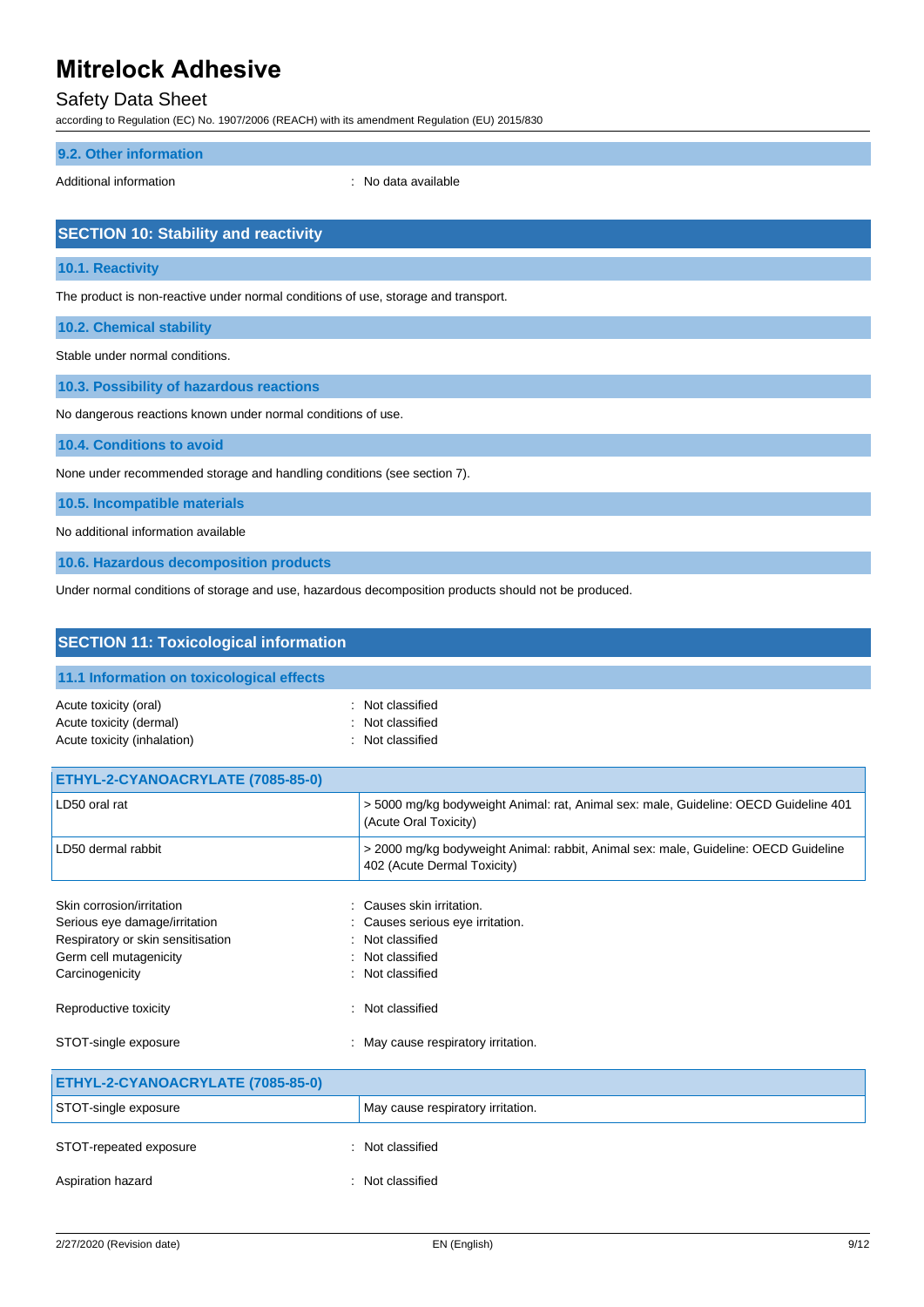## Safety Data Sheet

according to Regulation (EC) No. 1907/2006 (REACH) with its amendment Regulation (EU) 2015/830

| <b>SECTION 12: Ecological information</b>                                              |                                                                                             |  |
|----------------------------------------------------------------------------------------|---------------------------------------------------------------------------------------------|--|
| 12.1. Toxicity                                                                         |                                                                                             |  |
| Ecology - general                                                                      | : The product is not considered harmful to aquatic organisms nor to cause long-term adverse |  |
| Hazardous to the aquatic environment, short-term<br>(acute)                            | effects in the environment.<br>: Not classified                                             |  |
| Hazardous to the aquatic environment, long-term<br>(chronic)<br>Not rapidly degradable | : Not classified                                                                            |  |
| 12.2. Persistence and degradability                                                    |                                                                                             |  |
| No additional information available                                                    |                                                                                             |  |
| 12.3. Bioaccumulative potential                                                        |                                                                                             |  |
| No additional information available                                                    |                                                                                             |  |
| 12.4. Mobility in soil                                                                 |                                                                                             |  |
| No additional information available                                                    |                                                                                             |  |
| 12.5. Results of PBT and vPvB assessment                                               |                                                                                             |  |
| <b>Mitrelock Adhesive</b>                                                              |                                                                                             |  |
| vPvB: not relevant - no registration required                                          |                                                                                             |  |
| 12.6. Other adverse effects                                                            |                                                                                             |  |
| No additional information available                                                    |                                                                                             |  |
| <b>SECTION 13: Disposal considerations</b>                                             |                                                                                             |  |
| 13.1. Waste treatment methods                                                          |                                                                                             |  |
| Waste treatment methods                                                                | Dispose of contents/container in accordance with licensed collector's sorting instructions. |  |
| <b>SECTION 14: Transport information</b>                                               |                                                                                             |  |
| In accordance with IATA                                                                |                                                                                             |  |
|                                                                                        | <b>IATA</b>                                                                                 |  |
| 14.1. UN number                                                                        |                                                                                             |  |
|                                                                                        | <b>UN 3334</b>                                                                              |  |
| 14.2. UN proper shipping name                                                          |                                                                                             |  |
| Aviation regulated liquid, n.o.s. (ethyl 2-cyanoacrylate)                              |                                                                                             |  |
| <b>Transport document description</b>                                                  | UN 3334 Aviation regulated liquid, n.o.s. (ethyl 2-cyanoacrylate), 9, III                   |  |
|                                                                                        |                                                                                             |  |
| 14.3. Transport hazard class(es)                                                       |                                                                                             |  |
|                                                                                        | 9                                                                                           |  |
|                                                                                        |                                                                                             |  |

9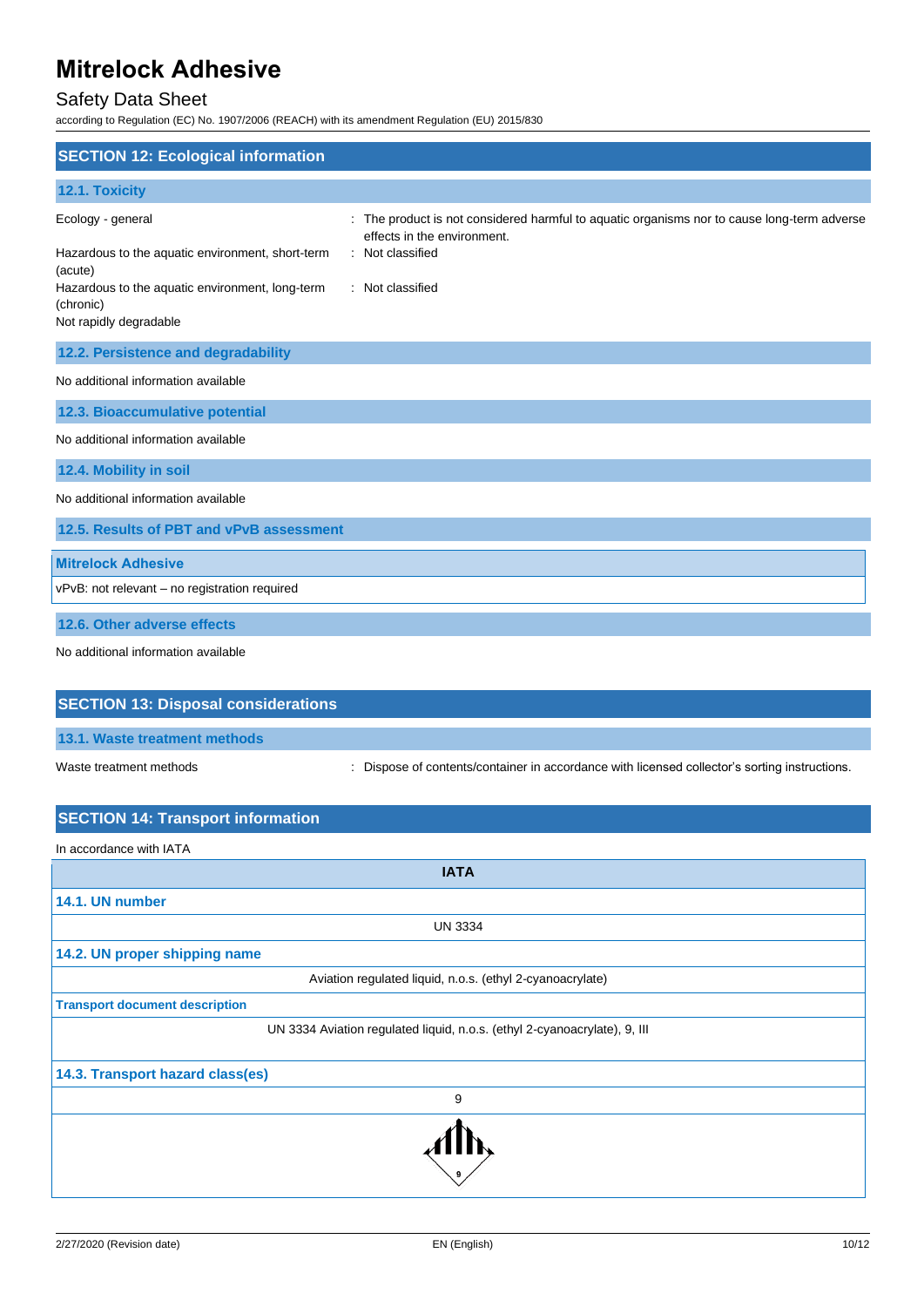### Safety Data Sheet

according to Regulation (EC) No. 1907/2006 (REACH) with its amendment Regulation (EU) 2015/830

| 14.4. Packing group                    |
|----------------------------------------|
| Ш                                      |
| 14.5. Environmental hazards            |
| Dangerous for the environment: No      |
| No supplementary information available |

#### **14.6. Special precautions for user**

#### **Air transport**

| PCA Excepted quantities (IATA)               | : E1    |
|----------------------------------------------|---------|
| PCA Limited quantities (IATA)                | : Y964  |
| PCA limited quantity max net quantity (IATA) | : 30kgG |
| PCA packing instructions (IATA)              | 964     |
| PCA max net quantity (IATA)                  | : 100L  |
| CAO packing instructions (IATA)              | : 964   |
| CAO max net quantity (IATA)                  | : 220L  |
| Special provisions (IATA)                    | : A27   |
| ERG code (IATA)                              | : 9A    |

**14.7. Transport in bulk according to Annex II of Marpol and the IBC Code**

Not applicable

### **SECTION 15: Regulatory information**

#### **15.1. Safety, health and environmental regulations/legislation specific for the substance or mixture**

#### **15.1.1. EU-Regulations**

| The following restrictions are applicable according to Annex XVII of the REACH Regulation (EC) No 1907/2006: |  |  |  |
|--------------------------------------------------------------------------------------------------------------|--|--|--|
|                                                                                                              |  |  |  |

| Reference code   Applicable on                    |                                           |
|---------------------------------------------------|-------------------------------------------|
| 3(b)                                              | Mitrelock Adhesive: ETHYL-2-CYANOACRYLATE |
| Contains no substance on the REACH candidate list |                                           |

Contains no REACH Annex XIV substances

Contains no substance subject to REGULATION (EU) No 649/2012 OF THE EUROPEAN PARLIAMENT AND OF THE COUNCIL of 4 July 2012 concerning the export and import of hazardous chemicals.

Contains no substance subject to Regulation (EU) No 2019/1021 of the European Parliament and of the Council of 20 June 2019 on persistent organic pollutants

#### **15.1.2. National regulations**

#### **France**

| <b>Occupational diseases</b> |                                            |
|------------------------------|--------------------------------------------|
| Code                         | Description                                |
| <b>RG 65</b>                 | Eczematiform lesions of allergic mechanism |
| <b>RG 66</b>                 | Occupational rhinitis and asthma           |

#### **Germany**

| Water hazard class (WGK)                         | : WGK 3, Highly hazardous to water (Classification according to AwSV, Annex 1) |  |
|--------------------------------------------------|--------------------------------------------------------------------------------|--|
| Hazardous Incident Ordinance (12. BImSchV)       | : Is not subject of the Hazardous Incident Ordinance (12. BImSchV)             |  |
| <b>Netherlands</b>                               |                                                                                |  |
| SZW-lijst van kankerverwekkende stoffen          | : None of the components are listed                                            |  |
| SZW-lijst van mutagene stoffen                   | : None of the components are listed                                            |  |
| NIET-limitatieve lijst van voor de voortplanting | : None of the components are listed                                            |  |
| giftige stoffen - Borstvoeding                   |                                                                                |  |
| NIET-limitatieve lijst van voor de voortplanting | : None of the components are listed                                            |  |
| giftige stoffen - Vruchtbaarheid                 |                                                                                |  |
| NIET-limitatieve lijst van voor de voortplanting | : None of the components are listed                                            |  |
| giftige stoffen – Ontwikkeling                   |                                                                                |  |